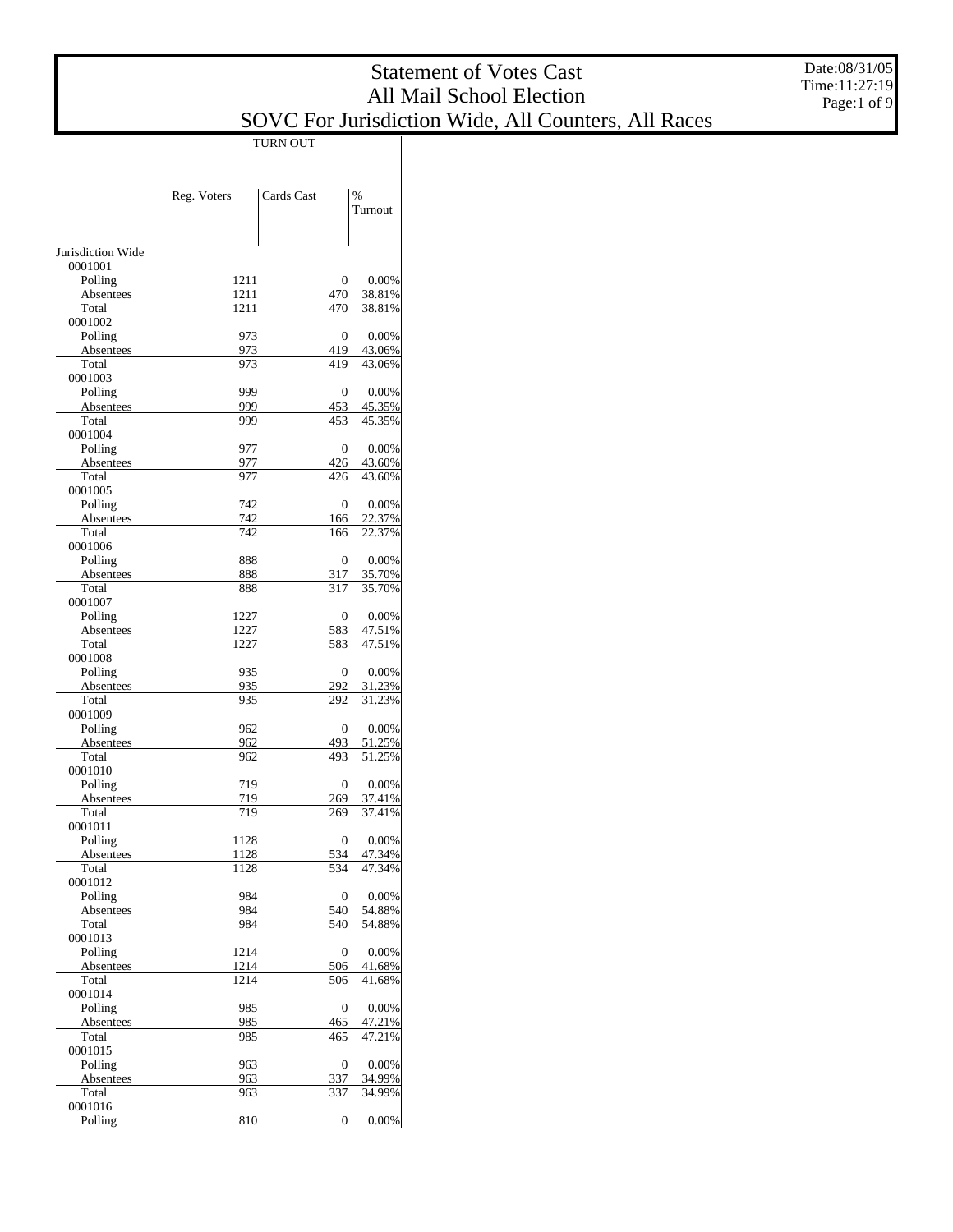#### SOVC For Jurisdiction Wide, All Counters, All Races

|                      |              | TURN OUT   |                  |
|----------------------|--------------|------------|------------------|
|                      |              |            |                  |
|                      |              |            |                  |
|                      | Reg. Voters  | Cards Cast | $\%$             |
|                      |              |            | Turnout          |
|                      |              |            |                  |
| Absentees            | 810          | 350        | 43.21%           |
| Total                | 810          | 350        | 43.21%           |
| 0001017              |              |            |                  |
| Polling              | 1261         | 0          | 0.00%            |
| Absentees<br>Total   | 1261<br>1261 | 426        | 33.78%<br>33.78% |
| 0001018              |              | 426        |                  |
| Polling              | 1140         | 0          | 0.00%            |
| Absentees            | 1140         | 467        | 40.96%           |
| Total                | 1140         | 467        | 40.96%           |
| 0001019              |              |            |                  |
| Polling<br>Absentees | 1045<br>1045 | 0<br>533   | 0.00%<br>51.00%  |
| Total                | 1045         | 533        | 51.00%           |
| 0001020              |              |            |                  |
| Polling              | 806          | 0          | 0.00%            |
| Absentees            | 806          | 425        | 52.73%           |
| Total                | 806          | 425        | 52.73%           |
| 0001021              | 1194         | 0          | 0.00%            |
| Polling<br>Absentees | 1194         | 594        | 49.75%           |
| Total                | 1194         | 594        | 49.75%           |
| 0001022              |              |            |                  |
| Polling              | 1003         | 0          | 0.00%            |
| Absentees            | 1003         | 519        | 51.74%           |
| Total                | 1003         | 519        | 51.74%           |
| 0001023<br>Polling   | 829          | 0          | 0.00%            |
| Absentees            | 829          | 462        | 55.73%           |
| Total                | 829          | 462        | 55.73%           |
| 0001024              |              |            |                  |
| Polling              | 760          | 0          | 0.00%            |
| Absentees            | 760          | 315        | 41.45%           |
| Total<br>0001025     | 760          | 315        | 41.45%           |
| Polling              | 884          | 0          | 0.00%            |
| Absentees            | 884          | 363        | 41.06%           |
| Total                | 884          | 363        | 41.06%           |
| 0001026              |              |            |                  |
| Polling              | 858          | 0          | 0.00%            |
| Absentees            | 858<br>858   | 299<br>299 | 34.85%<br>34.85% |
| Total<br>0001027     |              |            |                  |
| Polling              | 983          | 0          | 0.00%            |
| Absentees            | 983          | 459        | 46.69%           |
| Total                | 983          | 459        | 46.69%           |
| 0001028              |              |            |                  |
| Polling              | 818          | 0<br>365   | 0.00%            |
| Absentees<br>Total   | 818<br>818   | 365        | 44.62%<br>44.62% |
| 0001029              |              |            |                  |
| Polling              | 1086         | 0          | 0.00%            |
| Absentees            | 1086         | 570        | 52.49%           |
| Total                | 1086         | 570        | 52.49%           |
| 0001030              | 806          |            |                  |
| Polling<br>Absentees | 806          | 0<br>416   | 0.00%<br>51.61%  |
| Total                | 806          | 416        | 51.61%           |
| 0001031              |              |            |                  |
| Polling              | 792          | 0          | 0.00%            |
| Absentees            | 792          | 342        | 43.18%           |
| Total                | 792          | 342        | 43.18%           |
| 0001032              |              |            |                  |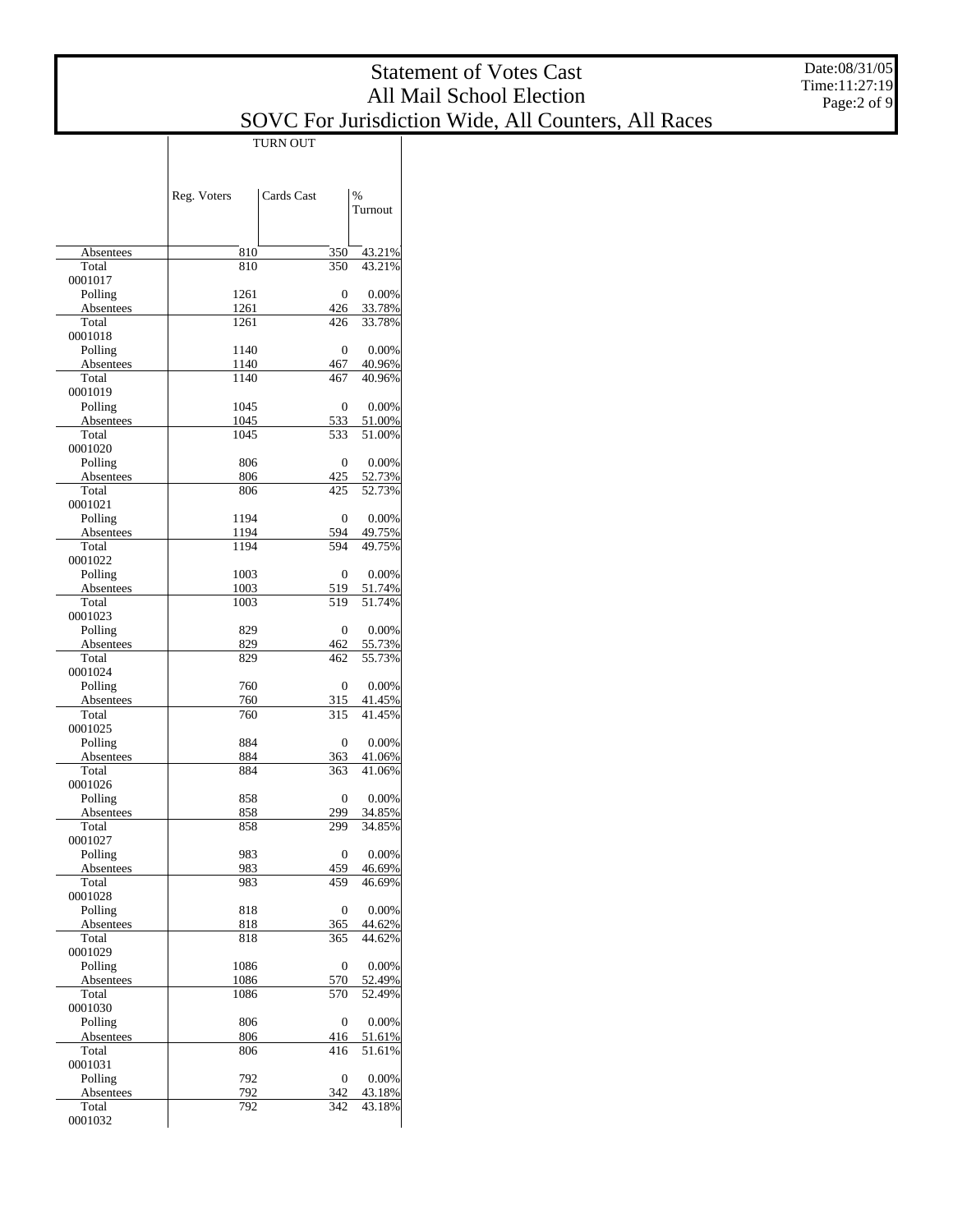#### SOVC For Jurisdiction Wide, All Counters, All Races

|                      | TURN OUT       |                |                          |  |  |  |  |
|----------------------|----------------|----------------|--------------------------|--|--|--|--|
|                      | Reg. Voters    | Cards Cast     | $\frac{0}{0}$<br>Turnout |  |  |  |  |
| Polling              | 833            | $\overline{0}$ | 0.00%                    |  |  |  |  |
| Absentees            | 833            | 361            | 43.34%                   |  |  |  |  |
| Total                | 833            | 361            | 43.34%                   |  |  |  |  |
| 0002001              |                |                |                          |  |  |  |  |
| Polling              | 232            | 0              | 0.00%                    |  |  |  |  |
| Absentees            | 232            | 79             | 34.05%                   |  |  |  |  |
| Total                | 232            | 79             | 34.05%                   |  |  |  |  |
| 0002002              |                |                |                          |  |  |  |  |
| Polling              | 1056           | 0              | 0.00%                    |  |  |  |  |
| Absentees            | 1056           | 414            | 39.20%                   |  |  |  |  |
| Total                | 1056           | 414            | 39.20%                   |  |  |  |  |
| 0002003              |                |                |                          |  |  |  |  |
| Polling              | 980            | 0              | 0.00%                    |  |  |  |  |
| Absentees            | 980            | 400            | 40.82%                   |  |  |  |  |
| Total                | 980            | 400            | 40.82%                   |  |  |  |  |
| 0002004              |                |                |                          |  |  |  |  |
| Polling              | 1262           | $\overline{0}$ | 0.00%                    |  |  |  |  |
| Absentees            | 1262           | 361            | 28.61%                   |  |  |  |  |
| Total                | 1262           | 361            | 28.61%                   |  |  |  |  |
| 0002005              |                |                |                          |  |  |  |  |
| Polling              | 789            | 0              | 0.00%                    |  |  |  |  |
| Absentees            | 789            | 249            | 31.56%                   |  |  |  |  |
| Total                | 789            | 249            | 31.56%                   |  |  |  |  |
| 0004001              |                |                |                          |  |  |  |  |
| Polling              | $\overline{0}$ | $\overline{0}$ |                          |  |  |  |  |
| Absentees            | 0              | 0              |                          |  |  |  |  |
| Total                | 0              | $\theta$       |                          |  |  |  |  |
| 0004002              |                |                |                          |  |  |  |  |
| Polling              | 868            | 0              | 0.00%                    |  |  |  |  |
| Absentees<br>Total   | 868            | 215            | 24.77%<br>24.77%         |  |  |  |  |
| 0004003              | 868            | 215            |                          |  |  |  |  |
|                      | 992            | 0              | 0.00%                    |  |  |  |  |
| Polling<br>Absentees | 992            | 375            | 37.80%                   |  |  |  |  |
| Total                | 992            | 375            | 37.80%                   |  |  |  |  |
| 0004004              |                |                |                          |  |  |  |  |
| Polling              | 480            | $\overline{0}$ | 0.00%                    |  |  |  |  |
| Absentees            | 480            | 82             | 17.08%                   |  |  |  |  |
| Total                | 480            | 82             | 17.08%                   |  |  |  |  |
| 0004005              |                |                |                          |  |  |  |  |
| Polling              | 161            | $\overline{0}$ | 0.00%                    |  |  |  |  |
| Absentees            | 161            | 40             | 24.84%                   |  |  |  |  |
| Total                | 161            | 40             | 24.84%                   |  |  |  |  |
| Total                |                |                |                          |  |  |  |  |
| Polling              | 37635          | $\theta$       | 0.00%                    |  |  |  |  |
| Absentees            | 37635          | 15751          | 41.85%                   |  |  |  |  |
| Total                | 37635          | 15751          | 41.85%                   |  |  |  |  |
|                      |                |                |                          |  |  |  |  |

T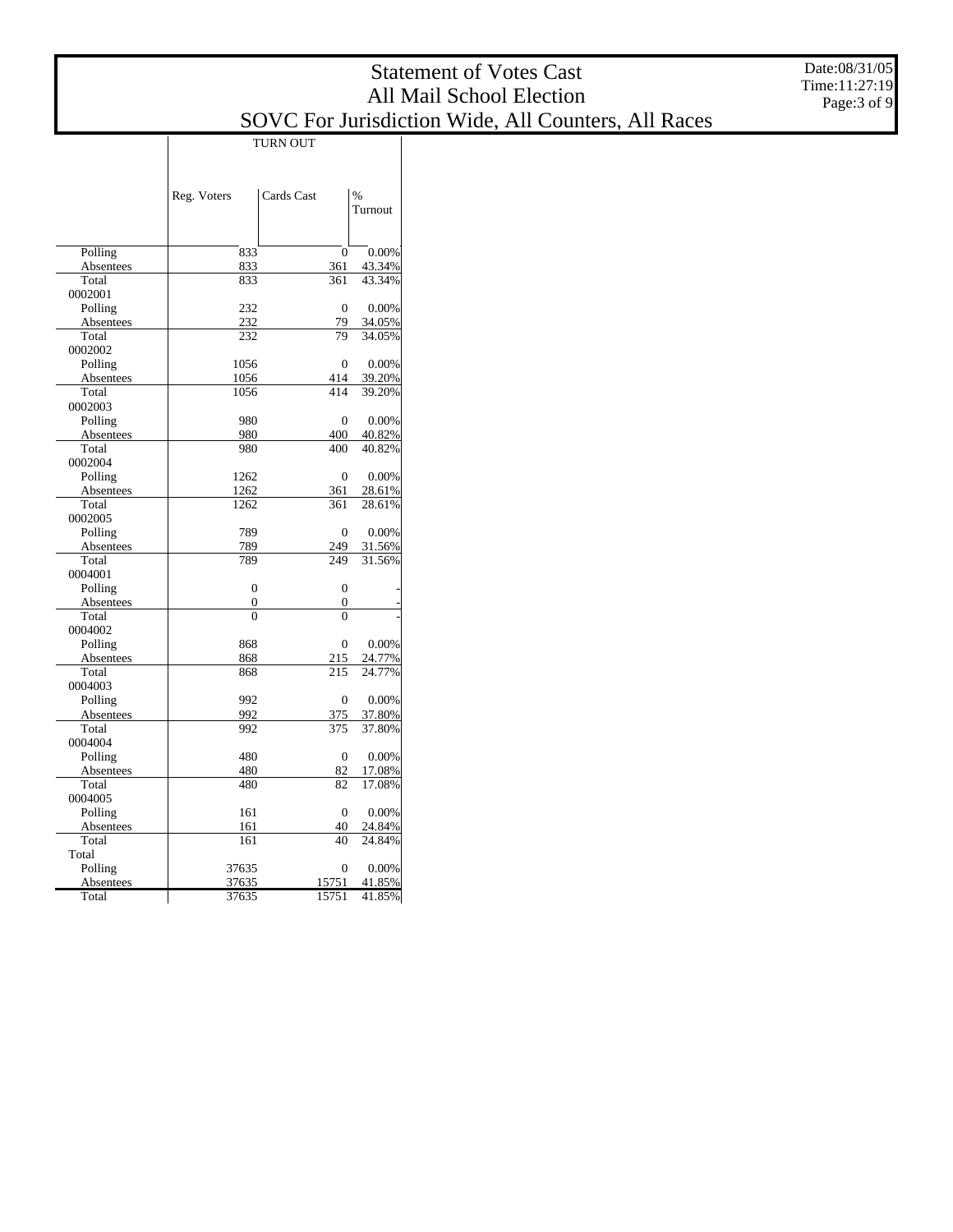Date:08/31/05 Time:11:27:19 Page:4 of 9

|                      |              | SAN RAFAEL HS - PARCEL TAX - 2/3 |                         |                         |                  |                     |                  |  |
|----------------------|--------------|----------------------------------|-------------------------|-------------------------|------------------|---------------------|------------------|--|
|                      |              |                                  |                         |                         |                  |                     |                  |  |
|                      |              |                                  |                         |                         |                  |                     |                  |  |
|                      | Reg. Voters  | <b>Times Counted</b>             | <b>Total Votes</b>      | <b>YES</b>              |                  | NO                  |                  |  |
|                      |              |                                  |                         |                         |                  |                     |                  |  |
|                      |              |                                  |                         |                         |                  |                     |                  |  |
| Jurisdiction Wide    |              |                                  |                         |                         |                  |                     |                  |  |
| 0001001              |              |                                  |                         |                         |                  |                     |                  |  |
| Polling<br>Absentees | 1211<br>1211 | $\boldsymbol{0}$<br>470          | $\mathbf{0}$<br>469     | $\boldsymbol{0}$<br>338 | 72.07%           | $\mathbf{0}$<br>131 | 27.93%           |  |
| Total                | 1211         | 470                              | 469                     | 338                     | 72.07%           | 131                 | 27.93%           |  |
| 0001002              |              |                                  |                         |                         |                  |                     |                  |  |
| Polling              | 973          | $\mathbf{0}$                     | $\boldsymbol{0}$        | $\mathbf{0}$            |                  | $\mathbf{0}$        |                  |  |
| Absentees            | 973          | 419                              | 419                     | 316                     | 75.42%           | 103                 | 24.58%           |  |
| Total                | 973          | 419                              | 419                     | 316                     | 75.42%           | 103                 | 24.58%           |  |
| 0001003<br>Polling   | 999          | $\mathbf{0}$                     | $\mathbf{0}$            | $\mathbf{0}$            |                  | $\mathbf{0}$        |                  |  |
| Absentees            | 999          | 453                              | 450                     | 352                     | 78.22%           | 98                  | 21.78%           |  |
| Total                | 999          | 453                              | 450                     | 352                     | 78.22%           | 98                  | 21.78%           |  |
| 0001004              |              |                                  |                         |                         |                  |                     |                  |  |
| Polling              | 977          | $\mathbf{0}$                     | $\mathbf{0}$            | $\mathbf{0}$            |                  | $\mathbf{0}$        |                  |  |
| Absentees<br>Total   | 977<br>977   | 426<br>426                       | 426<br>426              | 297<br>297              | 69.72%<br>69.72% | 129<br>129          | 30.28%<br>30.28% |  |
| 0001005              |              |                                  |                         |                         |                  |                     |                  |  |
| Polling              | 742          | $\mathbf{0}$                     | $\mathbf{0}$            | $\mathbf{0}$            |                  | $\mathbf{0}$        |                  |  |
| Absentees            | 742          | 166                              | 164                     | 131                     | 79.88%           | 33                  | 20.12%           |  |
| Total                | 742          | 166                              | 164                     | 131                     | 79.88%           | 33                  | 20.12%           |  |
| 0001006              |              | $\mathbf{0}$                     |                         |                         |                  |                     |                  |  |
| Polling<br>Absentees | 888<br>888   | 317                              | $\mathbf{0}$<br>316     | $\mathbf{0}$<br>239     | 75.63%           | $\mathbf{0}$<br>77  | 24.37%           |  |
| Total                | 888          | 317                              | 316                     | 239                     | 75.63%           | 77                  | 24.37%           |  |
| 0001007              |              |                                  |                         |                         |                  |                     |                  |  |
| Polling              | 1227         | $\mathbf{0}$                     | $\mathbf{0}$            | $\mathbf{0}$            |                  | $\mathbf{0}$        |                  |  |
| Absentees            | 1227         | 583                              | 580                     | 460                     | 79.31%           | 120                 | 20.69%           |  |
| Total<br>0001008     | 1227         | 583                              | 580                     | 460                     | 79.31%           | 120                 | 20.69%           |  |
| Polling              | 935          | $\mathbf{0}$                     | $\boldsymbol{0}$        | $\mathbf{0}$            |                  | $\mathbf{0}$        |                  |  |
| Absentees            | 935          | 292                              | 291                     | 200                     | 68.73%           | 91                  | 31.27%           |  |
| Total                | 935          | 292                              | 291                     | 200                     | 68.73%           | 91                  | 31.27%           |  |
| 0001009              |              |                                  |                         |                         |                  |                     |                  |  |
| Polling              | 962          | $\mathbf{0}$                     | $\mathbf{0}$            | $\mathbf{0}$            |                  | $\mathbf{0}$        |                  |  |
| Absentees<br>Total   | 962<br>962   | 493<br>493                       | 492<br>492              | 391<br>391              | 79.47%<br>79.47% | 101<br>101          | 20.53%<br>20.53% |  |
| 0001010              |              |                                  |                         |                         |                  |                     |                  |  |
| Polling              | 719          | $\boldsymbol{0}$                 | $\boldsymbol{0}$        | $\mathbf{0}$            |                  | $\mathbf{0}$        |                  |  |
| Absentees            | 719          | 269                              | 269                     | 225                     | 83.64%           | 44                  | 16.36%           |  |
| Total                | 719          | 269                              | 269                     | 225                     | 83.64%           | 44                  | 16.36%           |  |
| 0001011              |              |                                  |                         |                         |                  |                     |                  |  |
| Polling<br>Absentees | 1128<br>1128 | $\boldsymbol{0}$<br>534          | $\boldsymbol{0}$<br>533 | $\boldsymbol{0}$        | 396 74.30%       | $\mathbf{0}$        | 137 25.70%       |  |
| Total                | 1128         | 534                              | 533                     | 396                     | 74.30%           | 137                 | 25.70%           |  |
| 0001012              |              |                                  |                         |                         |                  |                     |                  |  |
| Polling              | 984          | $\mathbf{0}$                     | $\mathbf{0}$            | $\mathbf{0}$            |                  | $\mathbf{0}$        |                  |  |
| Absentees            | 984          | 540                              | 540                     |                         | 415 76.85%       |                     | 125 23.15%       |  |
| Total                | 984          | 540                              | 540                     | 415                     | 76.85%           | 125                 | 23.15%           |  |
| 0001013<br>Polling   | 1214         | $\mathbf{0}$                     | $\mathbf{0}$            | $\boldsymbol{0}$        |                  | $\mathbf{0}$        |                  |  |
| Absentees            | 1214         | 506                              | 506                     | 388                     | 76.68%           |                     | 118 23.32%       |  |
| Total                | 1214         | 506                              | 506                     | 388                     | 76.68%           | 118                 | 23.32%           |  |
| 0001014              |              |                                  |                         |                         |                  |                     |                  |  |
| Polling              | 985          | $\boldsymbol{0}$                 | $\mathbf{0}$            | $\boldsymbol{0}$        |                  | $\boldsymbol{0}$    |                  |  |
| Absentees            | 985          | 465                              | 465                     | 337                     | 72.47%           |                     | 128 27.53%       |  |
| Total                | 985          | 465                              | 465                     | 337                     | 72.47%           | 128                 | 27.53%           |  |
| 0001015<br>Polling   | 963          | $\boldsymbol{0}$                 | $\boldsymbol{0}$        | $\mathbf{0}$            |                  | $\mathbf{0}$        |                  |  |
| Absentees            | 963          | 337                              | 335                     |                         | 236 70.45%       |                     | 99 29.55%        |  |
| Total                | 963          | 337                              | 335                     | 236                     | 70.45%           | 99                  | 29.55%           |  |
| 0001016              |              |                                  |                         |                         |                  |                     |                  |  |
| Polling              | 810          | $\boldsymbol{0}$                 | $\boldsymbol{0}$        | $\mathbf{0}$            |                  | $\mathbf{0}$        |                  |  |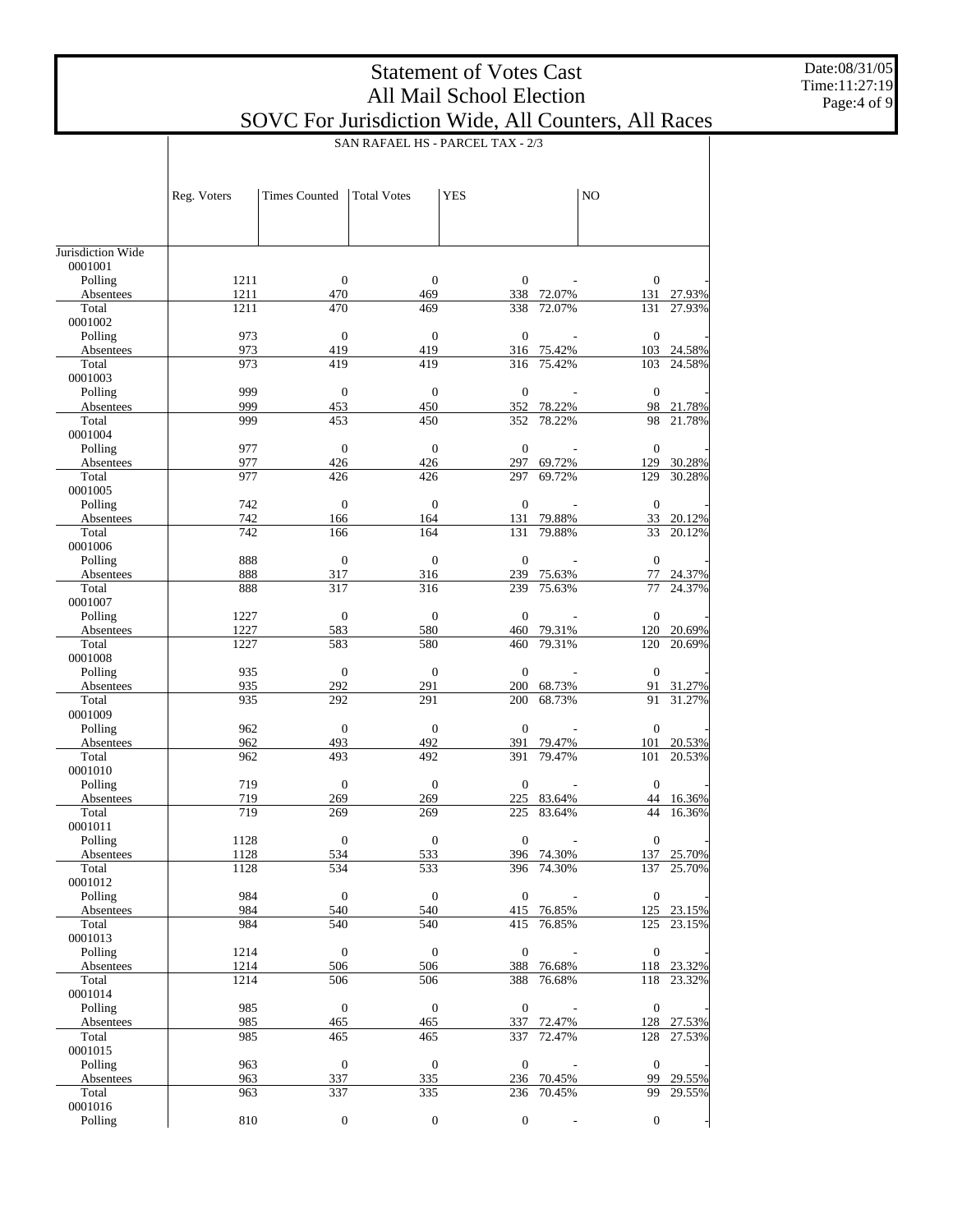Date:08/31/05 Time:11:27:19 Page:5 of 9

|                      |              |                      |                         | SAN RAFAEL HS - PARCEL TAX - 2/3 |                  |                  |                      |
|----------------------|--------------|----------------------|-------------------------|----------------------------------|------------------|------------------|----------------------|
|                      |              |                      |                         |                                  |                  |                  |                      |
|                      |              |                      |                         |                                  |                  |                  |                      |
|                      | Reg. Voters  | <b>Times Counted</b> | <b>Total Votes</b>      | <b>YES</b>                       |                  | NO               |                      |
|                      |              |                      |                         |                                  |                  |                  |                      |
|                      |              |                      |                         |                                  |                  |                  |                      |
| Absentees            | 810          | 350                  | 350                     | 264                              | 75.43%           | 86               | 24.57%               |
| Total                | 810          | 350                  | 350                     | 264                              | 75.43%           | 86               | 24.57%               |
| 0001017              |              |                      |                         |                                  |                  |                  |                      |
| Polling              | 1261         | $\mathbf{0}$         | $\boldsymbol{0}$        | $\overline{0}$                   |                  | $\theta$         |                      |
| Absentees<br>Total   | 1261<br>1261 | 426<br>426           | 425<br>425              | 323<br>323                       | 76.00%<br>76.00% | 102              | 102 24.00%<br>24.00% |
| 0001018              |              |                      |                         |                                  |                  |                  |                      |
| Polling              | 1140         | $\mathbf{0}$         | $\boldsymbol{0}$        | $\overline{0}$                   |                  | $\theta$         |                      |
| Absentees            | 1140         | 467                  | 465                     |                                  | 325 69.89%       | 140              | 30.11%               |
| Total                | 1140         | 467                  | 465                     | 325                              | 69.89%           | 140              | 30.11%               |
| 0001019              |              |                      |                         | $\mathbf{0}$                     |                  |                  |                      |
| Polling<br>Absentees | 1045<br>1045 | $\mathbf{0}$<br>533  | $\mathbf{0}$<br>531     |                                  | 338 63.65%       | $\theta$<br>193  | 36.35%               |
| Total                | 1045         | 533                  | 531                     | 338                              | 63.65%           | 193              | 36.35%               |
| 0001020              |              |                      |                         |                                  |                  |                  |                      |
| Polling              | 806          | $\mathbf{0}$         | $\mathbf{0}$            | $\overline{0}$                   |                  | $\theta$         |                      |
| Absentees            | 806          | 425                  | 424                     | 292                              | 68.87%           |                  | 132 31.13%           |
| Total<br>0001021     | 806          | 425                  | 424                     | 292                              | 68.87%           | 132              | 31.13%               |
| Polling              | 1194         | $\mathbf{0}$         | $\mathbf{0}$            | $\mathbf{0}$                     |                  | $\theta$         |                      |
| Absentees            | 1194         | 594                  | 593                     |                                  | 434 73.19%       | 159              | 26.81%               |
| Total                | 1194         | 594                  | 593                     | 434                              | 73.19%           | 159              | 26.81%               |
| 0001022              |              |                      |                         |                                  |                  |                  |                      |
| Polling              | 1003         | $\mathbf{0}$         | $\mathbf{0}$            | $\mathbf{0}$                     |                  | $\mathbf{0}$     |                      |
| Absentees<br>Total   | 1003<br>1003 | 519<br>519           | 518<br>518              | 365<br>365                       | 70.46%<br>70.46% | 153<br>153       | 29.54%<br>29.54%     |
| 0001023              |              |                      |                         |                                  |                  |                  |                      |
| Polling              | 829          | $\mathbf{0}$         | $\boldsymbol{0}$        | $\mathbf{0}$                     |                  | $\theta$         |                      |
| Absentees            | 829          | 462                  | 462                     | 309                              | 66.88%           | 153              | 33.12%               |
| Total                | 829          | 462                  | 462                     | 309                              | 66.88%           | 153              | 33.12%               |
| 0001024<br>Polling   | 760          | $\mathbf{0}$         | $\boldsymbol{0}$        | $\overline{0}$                   |                  | $\theta$         |                      |
| Absentees            | 760          | 315                  | 313                     | 227                              | 72.52%           | 86               | 27.48%               |
| Total                | 760          | 315                  | 313                     | 227                              | 72.52%           | 86               | 27.48%               |
| 0001025              |              |                      |                         |                                  |                  |                  |                      |
| Polling              | 884          | $\mathbf{0}$         | $\boldsymbol{0}$        | $\mathbf{0}$                     |                  | $\theta$         |                      |
| Absentees            | 884          | 363                  | 362                     | 258                              | 71.27%           | 104              | 28.73%               |
| Total<br>0001026     | 884          | 363                  | 362                     | 258                              | 71.27%           | 104              | 28.73%               |
| Polling              | 858          | $\mathbf{0}$         | $\boldsymbol{0}$        | $\overline{0}$                   |                  | $\theta$         |                      |
| Absentees            | 858          | 299                  | 299                     | 202                              | 67.56%           | 97               | 32.44%               |
| Total                | 858          | 299                  | 299                     | 202                              | 67.56%           | 97               | 32.44%               |
| 0001027              |              |                      |                         |                                  |                  |                  |                      |
| Polling<br>Absentees | 983<br>983   | $\mathbf{0}$<br>459  | $\boldsymbol{0}$<br>459 | $\boldsymbol{0}$                 | 315 68.63%       | $\boldsymbol{0}$ | 144 31.37%           |
| Total                | 983          | 459                  | 459                     | 315                              | 68.63%           | 144              | 31.37%               |
| 0001028              |              |                      |                         |                                  |                  |                  |                      |
| Polling              | 818          | $\mathbf{0}$         | $\boldsymbol{0}$        | $\boldsymbol{0}$                 |                  | $\mathbf{0}$     |                      |
| Absentees            | 818          | 365                  | 365                     | 283                              | 77.53%           | 82               | 22.47%               |
| Total                | 818          | 365                  | 365                     | 283                              | 77.53%           | 82               | 22.47%               |
| 0001029<br>Polling   | 1086         | $\mathbf{0}$         | $\boldsymbol{0}$        | $\boldsymbol{0}$                 |                  | $\mathbf{0}$     |                      |
| Absentees            | 1086         | 570                  | 569                     | 459                              | 80.67%           |                  | 110 19.33%           |
| Total                | 1086         | 570                  | 569                     | 459                              | 80.67%           | 110              | 19.33%               |
| 0001030              |              |                      |                         |                                  |                  |                  |                      |
| Polling              | 806          | $\mathbf{0}$         | $\boldsymbol{0}$        | $\boldsymbol{0}$                 |                  | $\mathbf{0}$     |                      |
| Absentees            | 806          | 416                  | 415                     | 331                              | 79.76%           | 84               | 20.24%               |
| Total<br>0001031     | 806          | 416                  | 415                     | 331                              | 79.76%           | 84               | 20.24%               |
| Polling              | 792          | $\mathbf{0}$         | $\boldsymbol{0}$        | $\boldsymbol{0}$                 |                  | $\mathbf{0}$     |                      |
| Absentees            | 792          | 342                  | 341                     | 260                              | 76.25%           | 81               | 23.75%               |
| Total                | 792          | 342                  | 341                     | 260                              | 76.25%           | 81               | 23.75%               |
| 0001032              |              |                      |                         |                                  |                  |                  |                      |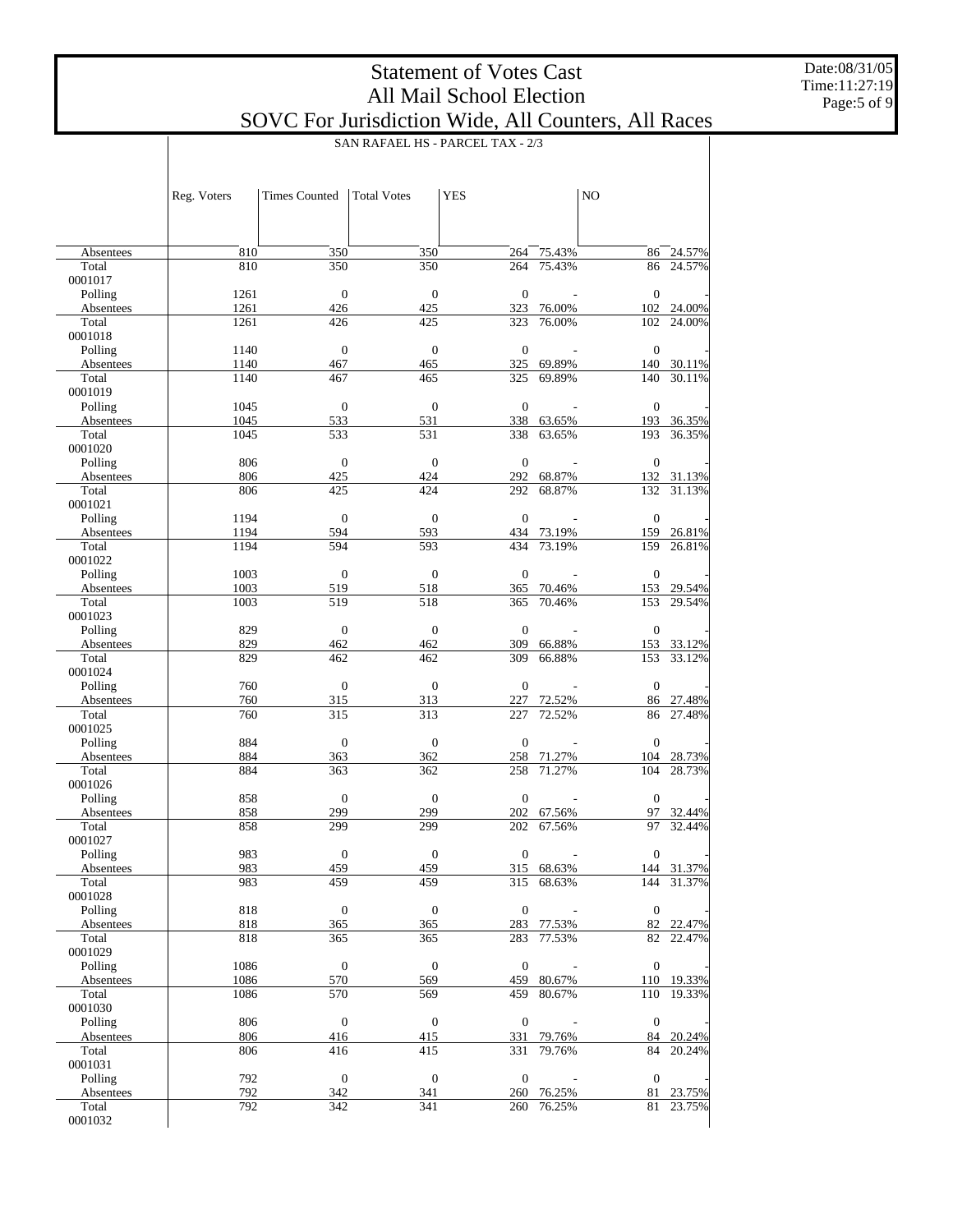Date:08/31/05 Time:11:27:19 Page:6 of 9

|                    | SAN RAFAEL HS - PARCEL TAX - 2/3   |                                    |                              |                              |                  |                              |            |  |
|--------------------|------------------------------------|------------------------------------|------------------------------|------------------------------|------------------|------------------------------|------------|--|
|                    |                                    |                                    |                              |                              |                  |                              |            |  |
|                    |                                    |                                    |                              |                              |                  |                              |            |  |
|                    | Reg. Voters                        | <b>Times Counted</b>               | <b>Total Votes</b>           | <b>YES</b>                   |                  | N <sub>O</sub>               |            |  |
|                    |                                    |                                    |                              |                              |                  |                              |            |  |
|                    |                                    |                                    |                              |                              |                  |                              |            |  |
|                    |                                    |                                    |                              |                              |                  |                              |            |  |
| Polling            | 833<br>833                         | $\boldsymbol{0}$<br>361            | $\overline{0}$<br>359        | $\mathbf{0}$<br>244          |                  | $\overline{0}$               | 115 32.03% |  |
| Absentees<br>Total | 833                                | 361                                | 359                          | 244                          | 67.97%<br>67.97% | 115                          | 32.03%     |  |
| 0002001            |                                    |                                    |                              |                              |                  |                              |            |  |
| Polling            | 232                                | $\overline{0}$                     | $\overline{0}$               | $\boldsymbol{0}$             |                  | $\overline{0}$               |            |  |
| Absentees          | 232                                | 79                                 | 79                           | 52                           | 65.82%           | 27                           | 34.18%     |  |
| Total              | 232                                | 79                                 | 79                           | 52                           | 65.82%           | 27                           | 34.18%     |  |
| 0002002            |                                    |                                    |                              |                              |                  |                              |            |  |
| Polling            | 1056                               | $\Omega$                           | $\Omega$                     | $\boldsymbol{0}$             |                  | $\Omega$                     |            |  |
| Absentees          | 1056                               | 414                                | 410                          | 293                          | 71.46%           | 117                          | 28.54%     |  |
| Total              | 1056                               | 414                                | 410                          | 293                          | 71.46%           | 117                          | 28.54%     |  |
| 0002003            |                                    |                                    |                              |                              |                  |                              |            |  |
| Polling            | 980                                | $\overline{0}$                     | $\overline{0}$               | $\boldsymbol{0}$             |                  | $\boldsymbol{0}$             |            |  |
| Absentees          | 980                                | 400                                | 398                          | 273                          | 68.59%           | 125                          | 31.41%     |  |
| Total              | 980                                | 400                                | 398                          | 273                          | 68.59%           | 125                          | 31.41%     |  |
| 0002004            |                                    |                                    |                              |                              |                  |                              |            |  |
| Polling            | 1262                               | $\overline{0}$                     | $\overline{0}$               | $\mathbf{0}$                 |                  | $\overline{0}$               |            |  |
| Absentees          | 1262                               | 361                                | 359                          | 268                          | 74.65%           | 91                           | 25.35%     |  |
| Total              | 1262                               | 361                                | 359                          | 268                          | 74.65%           | 91                           | 25.35%     |  |
| 0002005            |                                    |                                    |                              |                              |                  |                              |            |  |
| Polling            | 789                                | $\overline{0}$                     | $\overline{0}$               | $\overline{0}$               |                  | $\mathbf{0}$                 |            |  |
| Absentees          | 789                                | 249                                | 248                          | 199                          | 80.24%           | 49                           | 19.76%     |  |
| Total              | 789                                | 249                                | 248                          | 199                          | 80.24%           | 49                           | 19.76%     |  |
| 0004001            |                                    |                                    |                              |                              |                  |                              |            |  |
| Polling            | $\boldsymbol{0}$                   | $\boldsymbol{0}$                   | $\overline{0}$               | $\mathbf{0}$                 |                  | $\overline{0}$               |            |  |
| Absentees<br>Total | $\boldsymbol{0}$<br>$\overline{0}$ | $\boldsymbol{0}$<br>$\overline{0}$ | $\boldsymbol{0}$<br>$\theta$ | $\boldsymbol{0}$<br>$\theta$ |                  | $\boldsymbol{0}$<br>$\theta$ |            |  |
| 0004002            |                                    |                                    |                              |                              |                  |                              |            |  |
| Polling            | 868                                | $\boldsymbol{0}$                   | $\overline{0}$               | $\boldsymbol{0}$             |                  | $\overline{0}$               |            |  |
| Absentees          | 868                                | 215                                | 214                          | 163                          | 76.17%           | 51                           | 23.83%     |  |
| Total              | 868                                | 215                                | 214                          | 163                          | 76.17%           | 51                           | 23.83%     |  |
| 0004003            |                                    |                                    |                              |                              |                  |                              |            |  |
| Polling            | 992                                | $\overline{0}$                     | $\overline{0}$               | $\overline{0}$               |                  | $\overline{0}$               |            |  |
| Absentees          | 992                                | 375                                | 374                          | 256                          | 68.45%           | 118                          | 31.55%     |  |
| Total              | 992                                | 375                                | 374                          | 256                          | 68.45%           | 118                          | 31.55%     |  |
| 0004004            |                                    |                                    |                              |                              |                  |                              |            |  |
| Polling            | 480                                | $\boldsymbol{0}$                   | $\boldsymbol{0}$             | $\boldsymbol{0}$             |                  | $\boldsymbol{0}$             |            |  |
| Absentees          | 480                                | 82                                 | 82                           | 64                           | 78.05%           | 18                           | 21.95%     |  |
| Total              | 480                                | 82                                 | 82                           | 64                           | 78.05%           | 18                           | 21.95%     |  |
| 0004005            |                                    |                                    |                              |                              |                  |                              |            |  |
| Polling            | 161                                | $\overline{0}$                     | $\overline{0}$               | $\overline{0}$               |                  | $\overline{0}$               |            |  |
| Absentees          | 161                                | 40                                 | 40                           | 30                           | 75.00%           | 10                           | 25.00%     |  |
| Total              | 161                                | 40                                 | 40                           | 30                           | 75.00%           | 10                           | 25.00%     |  |
| Total              |                                    |                                    |                              |                              |                  |                              |            |  |
| Polling            | 37635                              | $\boldsymbol{0}$                   | $\boldsymbol{0}$             | $\boldsymbol{0}$             |                  | $\Omega$                     |            |  |
| Absentees          | 37635                              | 15751                              | 15709                        | 11548                        | 73.51%           | 4161                         | 26.49%     |  |
| Total              | 37635                              | 15751                              | 15709                        | 11548                        | 73.51%           | 4161                         | 26.49%     |  |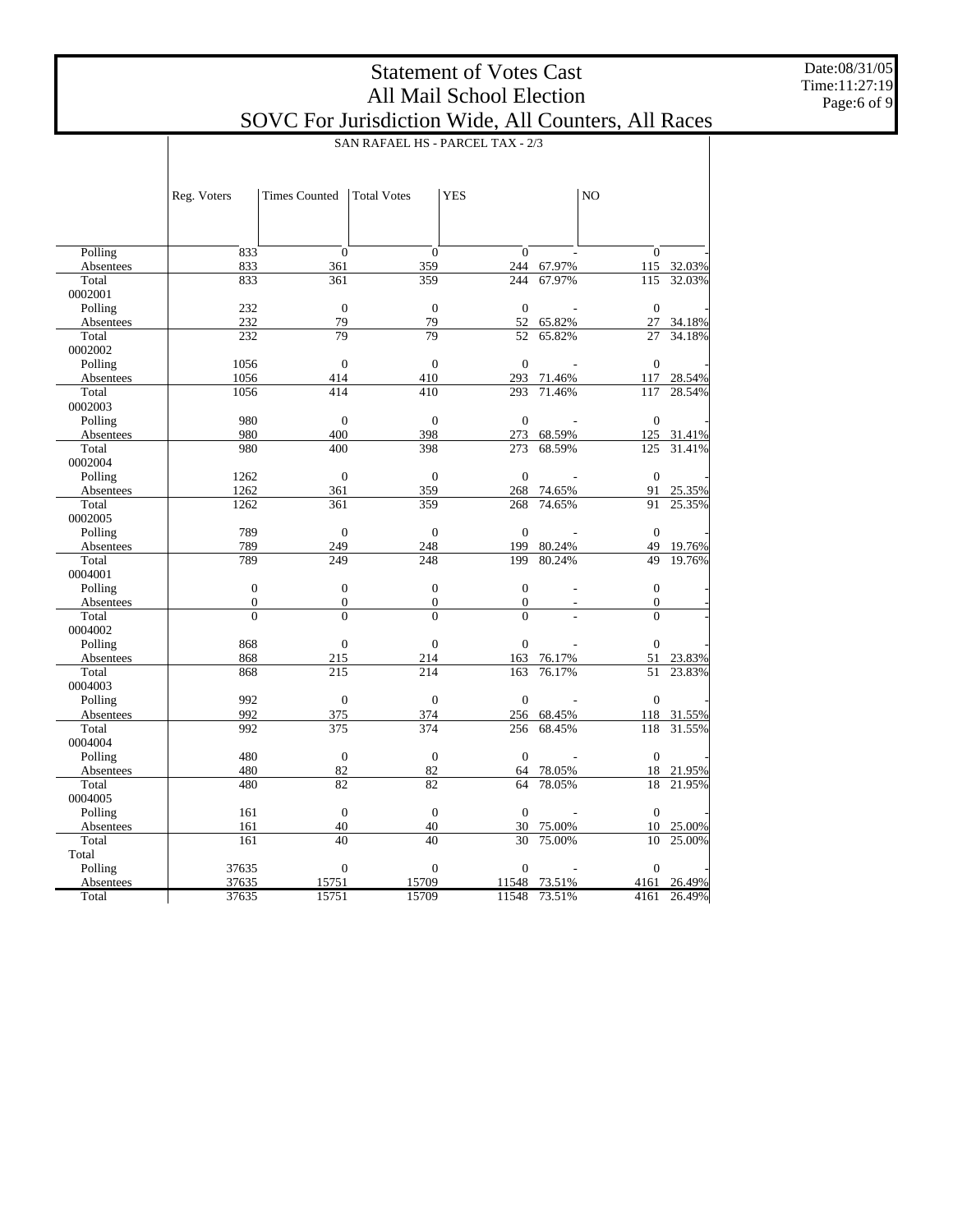Date:08/31/05 Time:11:27:19 Page:7 of 9

|                    |             | SAN RAFAEL ELEMENTARY PARCEL TAX - 2/3 |                    |                  |                      |                  |                      |  |
|--------------------|-------------|----------------------------------------|--------------------|------------------|----------------------|------------------|----------------------|--|
|                    | Reg. Voters | Times<br>Counted                       | <b>Total Votes</b> | <b>YES</b>       |                      | N <sub>O</sub>   |                      |  |
| Jurisdiction Wide  |             |                                        |                    |                  |                      |                  |                      |  |
| 0001001            |             |                                        |                    |                  |                      |                  |                      |  |
| Polling            | 1211        | $\boldsymbol{0}$                       | $\boldsymbol{0}$   | $\boldsymbol{0}$ |                      | $\boldsymbol{0}$ |                      |  |
| Absentees          | 1211        | 470                                    | 470                |                  | 345 73.40%           |                  | 125 26.60%           |  |
| Total              | 1211        | 470                                    | 470                | 345              | 73.40%               | 125              | 26.60%               |  |
| 0001002            |             |                                        |                    |                  |                      |                  |                      |  |
| Polling            | 973         | $\boldsymbol{0}$                       | $\mathbf{0}$       | $\mathbf{0}$     |                      | $\boldsymbol{0}$ |                      |  |
| Absentees<br>Total | 973<br>973  | 419<br>419                             | 418<br>418         | 315              | 315 75.36%<br>75.36% | 103              | 103 24.64%<br>24.64% |  |
| 0001003            |             |                                        |                    |                  |                      |                  |                      |  |
| Polling            | 999         | $\boldsymbol{0}$                       | $\mathbf{0}$       | $\mathbf{0}$     |                      | $\mathbf{0}$     |                      |  |
| Absentees          | 999         | 453                                    | 450                |                  | 347 77.11%           |                  | 103 22.89%           |  |
| Total              | 999         | 453                                    | 450                | 347              | 77.11%               | 103              | 22.89%               |  |
| 0001004            |             |                                        |                    |                  |                      |                  |                      |  |
| Polling            | 977         | $\mathbf{0}$                           | $\mathbf{0}$       | $\boldsymbol{0}$ |                      | $\boldsymbol{0}$ |                      |  |
| Absentees          | 977         | 426                                    | 426                |                  | 297 69.72%           |                  | 129 30.28%           |  |
| Total              | 977         | 426                                    | 426                | 297              | 69.72%               | 129              | 30.28%               |  |
| 0001005            |             |                                        |                    |                  |                      |                  |                      |  |
| Polling            | 742         | $\boldsymbol{0}$                       | $\boldsymbol{0}$   | $\mathbf{0}$     |                      | $\boldsymbol{0}$ |                      |  |
| Absentees          | 742         | 166                                    | 166                |                  | 133 80.12%           |                  | 33 19.88%            |  |
| Total              | 742         | 166                                    | 166                | 133              | 80.12%               | 33               | 19.88%               |  |
| 0001006            |             |                                        |                    |                  |                      |                  |                      |  |
| Polling            | 888         | $\boldsymbol{0}$                       | $\mathbf{0}$       | $\boldsymbol{0}$ |                      | $\boldsymbol{0}$ |                      |  |
| Absentees          | 888         | 317                                    | 317                |                  | 239 75.39%           |                  | 78 24.61%            |  |
| Total              | 888         | 317                                    | 317                | 239              | 75.39%               | 78               | 24.61%               |  |
| 0001007            |             |                                        |                    |                  |                      |                  |                      |  |
| Polling            |             | ÷,                                     |                    | ä,               |                      |                  |                      |  |
| Absentees          |             |                                        |                    |                  |                      |                  |                      |  |
| Total<br>0001008   |             | ÷.                                     |                    |                  |                      |                  |                      |  |
| Polling            |             |                                        |                    |                  |                      |                  |                      |  |
| Absentees          |             |                                        |                    |                  |                      |                  |                      |  |
| Total              |             | ÷.                                     |                    |                  |                      |                  |                      |  |
| 0001009            |             |                                        |                    |                  |                      |                  |                      |  |
| Polling            |             |                                        |                    | ÷                |                      |                  |                      |  |
| Absentees          |             |                                        |                    |                  |                      |                  |                      |  |
| Total              |             |                                        |                    |                  |                      |                  |                      |  |
| 0001010            |             |                                        |                    |                  |                      |                  |                      |  |
| Polling            |             |                                        |                    |                  |                      |                  |                      |  |
| Absentees          |             |                                        |                    |                  |                      |                  |                      |  |
| Total              |             |                                        |                    |                  |                      |                  |                      |  |
| 0001011            |             |                                        |                    |                  |                      |                  |                      |  |
| Polling            |             |                                        |                    |                  |                      |                  |                      |  |
| Absentees<br>Total |             |                                        |                    |                  |                      |                  |                      |  |
|                    |             |                                        |                    |                  |                      |                  |                      |  |
| 0001012<br>Polling |             |                                        |                    |                  |                      |                  |                      |  |
| Absentees          |             |                                        |                    |                  |                      |                  |                      |  |
| Total              |             |                                        |                    |                  |                      |                  |                      |  |
| 0001013            |             |                                        |                    |                  |                      |                  |                      |  |
| Polling            |             |                                        |                    |                  |                      |                  |                      |  |
| Absentees          |             |                                        |                    |                  |                      |                  |                      |  |
| Total              |             |                                        |                    |                  |                      |                  |                      |  |
| 0001014            |             |                                        |                    |                  |                      |                  |                      |  |
| Polling            |             |                                        |                    |                  |                      |                  |                      |  |
| Absentees          |             |                                        |                    |                  |                      |                  |                      |  |
| Total              |             |                                        |                    |                  |                      |                  |                      |  |
| 0001015            |             |                                        |                    |                  |                      |                  |                      |  |
| Polling            | 963         | $\boldsymbol{0}$                       | $\boldsymbol{0}$   | $\boldsymbol{0}$ |                      | $\boldsymbol{0}$ |                      |  |
| Absentees          | 963         | 337                                    | 336                | 229              | 68.15%               | 107              | 31.85%               |  |
| Total              | 963         | 337                                    | 336                | 229              | 68.15%               | 107              | 31.85%               |  |
| 0001016            |             |                                        |                    |                  |                      |                  |                      |  |
| Polling            |             |                                        |                    |                  |                      |                  |                      |  |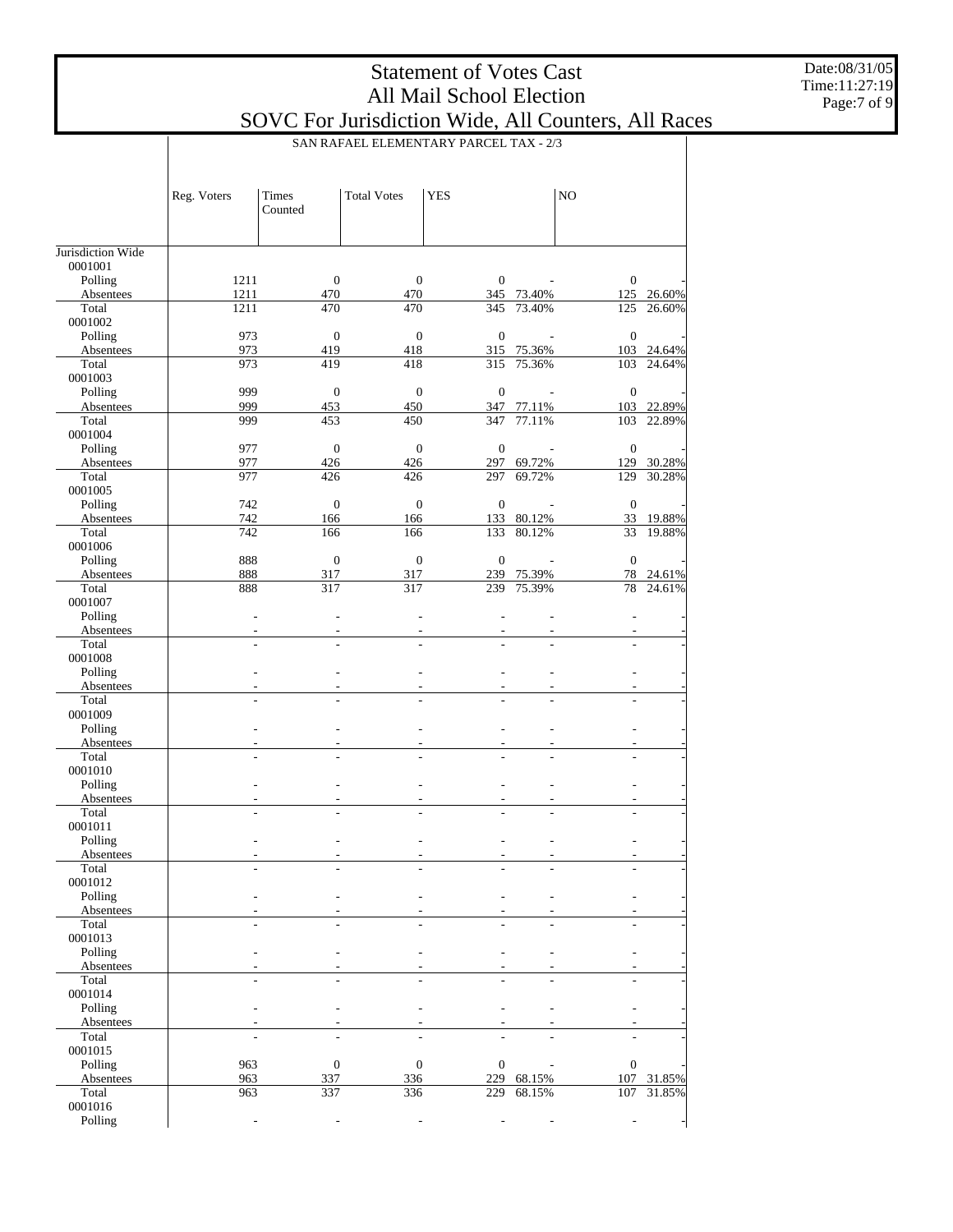Date:08/31/05 Time:11:27:19 Page:8 of 9

|                      |              | SAN RAFAEL ELEMENTARY PARCEL TAX - 2/3 |                                             |                          |                      |                  |                      |  |
|----------------------|--------------|----------------------------------------|---------------------------------------------|--------------------------|----------------------|------------------|----------------------|--|
|                      | Reg. Voters  | Times<br>Counted                       | <b>Total Votes</b>                          | <b>YES</b>               |                      | N <sub>O</sub>   |                      |  |
| Absentees            |              |                                        | $\overline{\phantom{a}}$                    | $\overline{\phantom{a}}$ |                      |                  |                      |  |
| Total                |              |                                        |                                             |                          |                      |                  |                      |  |
| 0001017              |              |                                        |                                             |                          |                      |                  |                      |  |
| Polling              | 1261         |                                        | $\boldsymbol{0}$<br>$\boldsymbol{0}$        | $\boldsymbol{0}$         |                      | $\mathbf{0}$     |                      |  |
| Absentees            | 1261         | 426                                    | 424                                         |                          | 320 75.47%           |                  | 104 24.53%           |  |
| Total<br>0001018     | 1261         | 426                                    | 424                                         | 320                      | 75.47%               | 104              | 24.53%               |  |
| Polling              | 1140         |                                        | $\boldsymbol{0}$<br>$\boldsymbol{0}$        | $\mathbf{0}$             |                      | $\boldsymbol{0}$ |                      |  |
| Absentees            | 1140         | 467                                    | 467                                         |                          | 324 69.38%           |                  | 143 30.62%           |  |
| Total                | 1140         | 467                                    | 467                                         | 324                      | 69.38%               | 143              | 30.62%               |  |
| 0001019              |              |                                        |                                             |                          |                      |                  |                      |  |
| Polling              | 1045         |                                        | $\boldsymbol{0}$<br>$\boldsymbol{0}$        | $\mathbf{0}$             |                      | $\boldsymbol{0}$ |                      |  |
| Absentees<br>Total   | 1045<br>1045 | 533<br>533                             | 529<br>529                                  | 335                      | 335 63.33%<br>63.33% | 194              | 194 36.67%<br>36.67% |  |
| 0001020              |              |                                        |                                             |                          |                      |                  |                      |  |
| Polling              | 806          |                                        | $\boldsymbol{0}$<br>$\boldsymbol{0}$        | $\boldsymbol{0}$         |                      | $\boldsymbol{0}$ |                      |  |
| Absentees            | 806          | 425                                    | 425                                         | 292                      | 68.71%               |                  | 133 31.29%           |  |
| Total                | 806          | 425                                    | 425                                         | 292                      | 68.71%               | 133              | 31.29%               |  |
| 0001021              |              |                                        |                                             |                          |                      |                  |                      |  |
| Polling<br>Absentees | 1194<br>1194 | 594                                    | $\boldsymbol{0}$<br>$\boldsymbol{0}$<br>594 | $\mathbf{0}$             | 430 72.39%           | $\boldsymbol{0}$ |                      |  |
| Total                | 1194         | 594                                    | 594                                         | 430                      | 72.39%               | 164              | 164 27.61%<br>27.61% |  |
| 0001022              |              |                                        |                                             |                          |                      |                  |                      |  |
| Polling              | 1003         |                                        | $\boldsymbol{0}$<br>$\boldsymbol{0}$        | $\mathbf{0}$             |                      | $\boldsymbol{0}$ |                      |  |
| Absentees            | 1003         | 519                                    | 516                                         | 359                      | 69.57%               |                  | 157 30.43%           |  |
| Total                | 1003         | 519                                    | 516                                         | 359                      | 69.57%               | 157              | 30.43%               |  |
| 0001023              |              |                                        |                                             | $\boldsymbol{0}$         |                      |                  |                      |  |
| Polling<br>Absentees | 829<br>829   | 462                                    | $\boldsymbol{0}$<br>$\boldsymbol{0}$<br>461 | 308                      | 66.81%               | $\boldsymbol{0}$ | 153 33.19%           |  |
| Total                | 829          | 462                                    | 461                                         | 308                      | 66.81%               | 153              | 33.19%               |  |
| 0001024              |              |                                        |                                             |                          |                      |                  |                      |  |
| Polling              | 760          |                                        | $\boldsymbol{0}$<br>$\boldsymbol{0}$        | $\boldsymbol{0}$         |                      | $\boldsymbol{0}$ |                      |  |
| Absentees            | 760          | 315                                    | 311                                         | 225                      | 72.35%               |                  | 86 27.65%            |  |
| Total                | 760          | 315                                    | 311                                         | 225                      | 72.35%               | 86               | 27.65%               |  |
| 0001025<br>Polling   | 884          |                                        | $\boldsymbol{0}$<br>$\boldsymbol{0}$        | $\mathbf{0}$             |                      | $\boldsymbol{0}$ |                      |  |
| Absentees            | 884          | 363                                    | 362                                         | 259                      | 71.55%               |                  | 103 28.45%           |  |
| Total                | 884          | 363                                    | 362                                         | 259                      | 71.55%               | 103              | 28.45%               |  |
| 0001026              |              |                                        |                                             |                          |                      |                  |                      |  |
| Polling              | 858          |                                        | $\boldsymbol{0}$<br>$\boldsymbol{0}$        | $\mathbf{0}$             |                      | $\boldsymbol{0}$ |                      |  |
| Absentees            | 858          | 299<br>299                             | 299                                         | 201                      | 67.22%               | 98               | 32.78%               |  |
| Total<br>0001027     | 858          |                                        | 299                                         | 201                      | 67.22%               | 98               | 32.78%               |  |
| Polling              |              |                                        |                                             |                          |                      |                  |                      |  |
| Absentees            |              |                                        |                                             |                          |                      |                  |                      |  |
| Total                |              |                                        |                                             |                          |                      |                  |                      |  |
| 0001028              |              |                                        |                                             |                          |                      |                  |                      |  |
| Polling              |              |                                        |                                             |                          |                      |                  |                      |  |
| Absentees<br>Total   |              |                                        |                                             |                          |                      |                  |                      |  |
| 0001029              |              |                                        |                                             |                          |                      |                  |                      |  |
| Polling              |              |                                        |                                             |                          |                      |                  |                      |  |
| Absentees            |              |                                        |                                             |                          |                      |                  |                      |  |
| Total                |              |                                        |                                             |                          |                      |                  |                      |  |
| 0001030              |              |                                        |                                             |                          |                      |                  |                      |  |
| Polling<br>Absentees |              |                                        |                                             |                          |                      |                  |                      |  |
| Total                |              |                                        |                                             |                          |                      |                  |                      |  |
| 0001031              |              |                                        |                                             |                          |                      |                  |                      |  |
| Polling              |              |                                        |                                             |                          |                      |                  |                      |  |
| Absentees            |              |                                        |                                             |                          |                      |                  |                      |  |
| Total                |              |                                        |                                             |                          |                      |                  |                      |  |
| 0001032              |              |                                        |                                             |                          |                      |                  |                      |  |